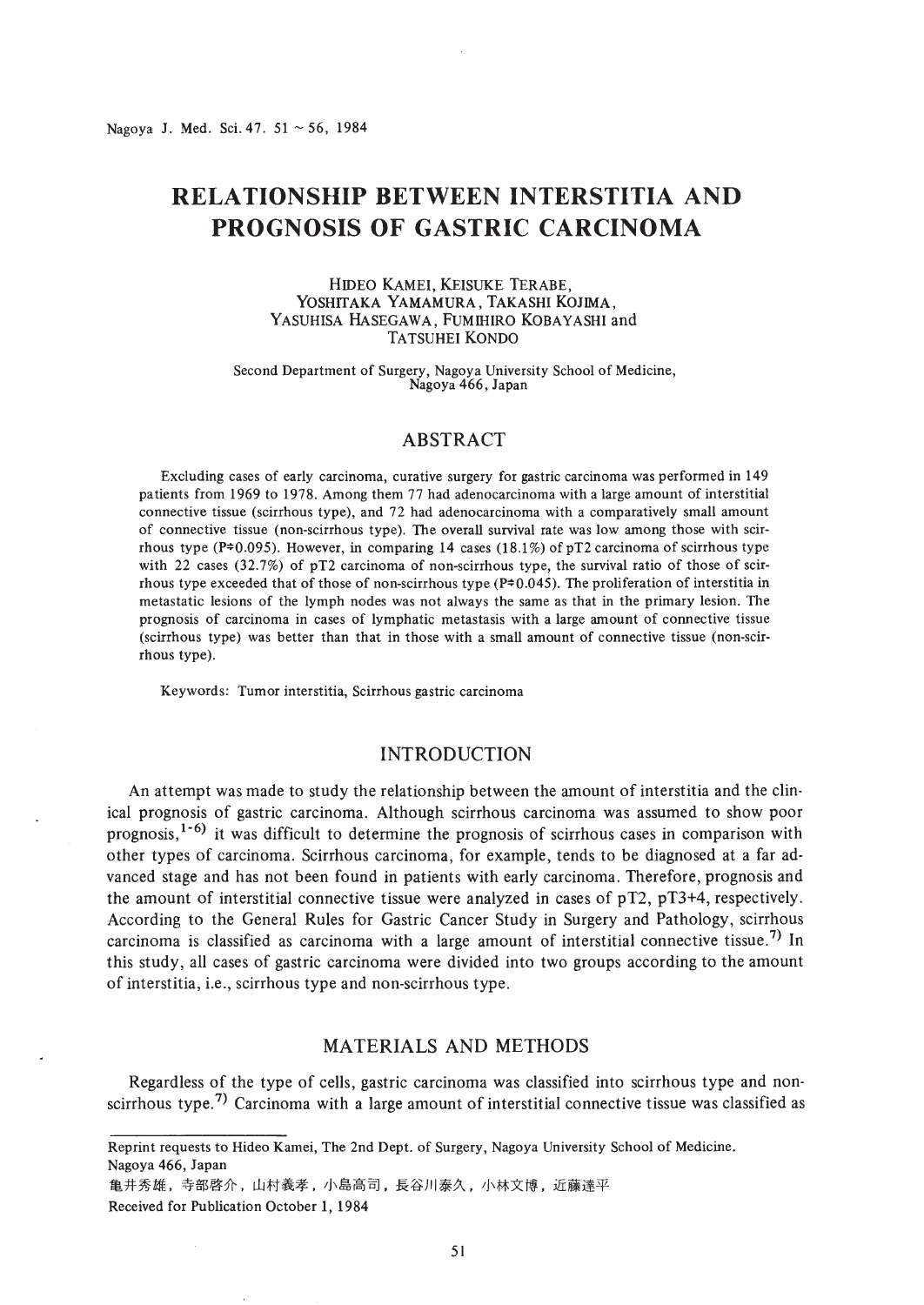# 52 HIDEO KAMEL *et al.*

scirrhous carcinoma. Non-scirrhous carcinoma included the intermediate and medullary types of carcinoma. 7)

There were 254 patients who underwent curative surgery from 1969 to 1978, but 95 cases of early carcinoma were excluded from these. All of the remaining cases were divided into a scirrhous group (77 cases) and a non-scirrhous group (72 cases). Cases of pT2 carcinoma (36 cases), which showed tumor invasion to the muscularis propria without invasion to the serosa, were also divided into a scirrhous group (14 cases) and a non-scirrhous group (22 cases).<sup>8)</sup>

Lymph node metastasis was classified into 3 groups as follows: I) minor metastasis localized in the periphery of lymph nodes or growing in the lymphatic vessels without invasion of vessel walls, 2) metastasis showing rich interstitia, and 3) metastasis with a lesser amount of interstitia.

The survival rate of patients in the various groups was observed for up to 5 years, and a statistical evaluation of the survival rate was made according to Kaplan Meier's method<sup>9)</sup> and Mantel-Haenszel method.<sup>10)</sup>

### RESULTS

Table I indicates the number of patients according to the classification of depth of invasion (pTl, pT2, pT3+4) and amount of interstitia (scirrhous type, non-scirrhous type). All cases underwent curative surgery.

| Table 1. Number of cases classified by depth of invasion and |
|--------------------------------------------------------------|
| amount of interstitia                                        |

| Depth of invasion | Scirrhous type | Non-scirrhous type |
|-------------------|----------------|--------------------|
| pT1               |                | 89                 |
| $\mathbf{p}$ T2   | 14             | 22                 |
| $pT3+pT4$         | 63             | 50                 |

 $:00*$  $\mathbb{R}^n$ !----------\_.--~'----, : <sup>I</sup> L----------l~--------,L\_\_ ~l\_ i , l .., 5o,  $\frac{1}{1}$ t\_ of survivals  $\overline{2}$  $\frac{1}{3}$  $\frac{1}{4}$ Έ years difference; PK0.1<br>------ non-scirrhous carcinoma<br>(n=72) difference; P<O.' \_\_\_\_\_\_\_ scirrhous carcinoma<br>(n=77)

(Cases of  $pT1$  were excluded in Fig. 1, Fig. 2 and Fig. 3)

Fig. 1 Survivals of gastric carcinoma cases after curative surgery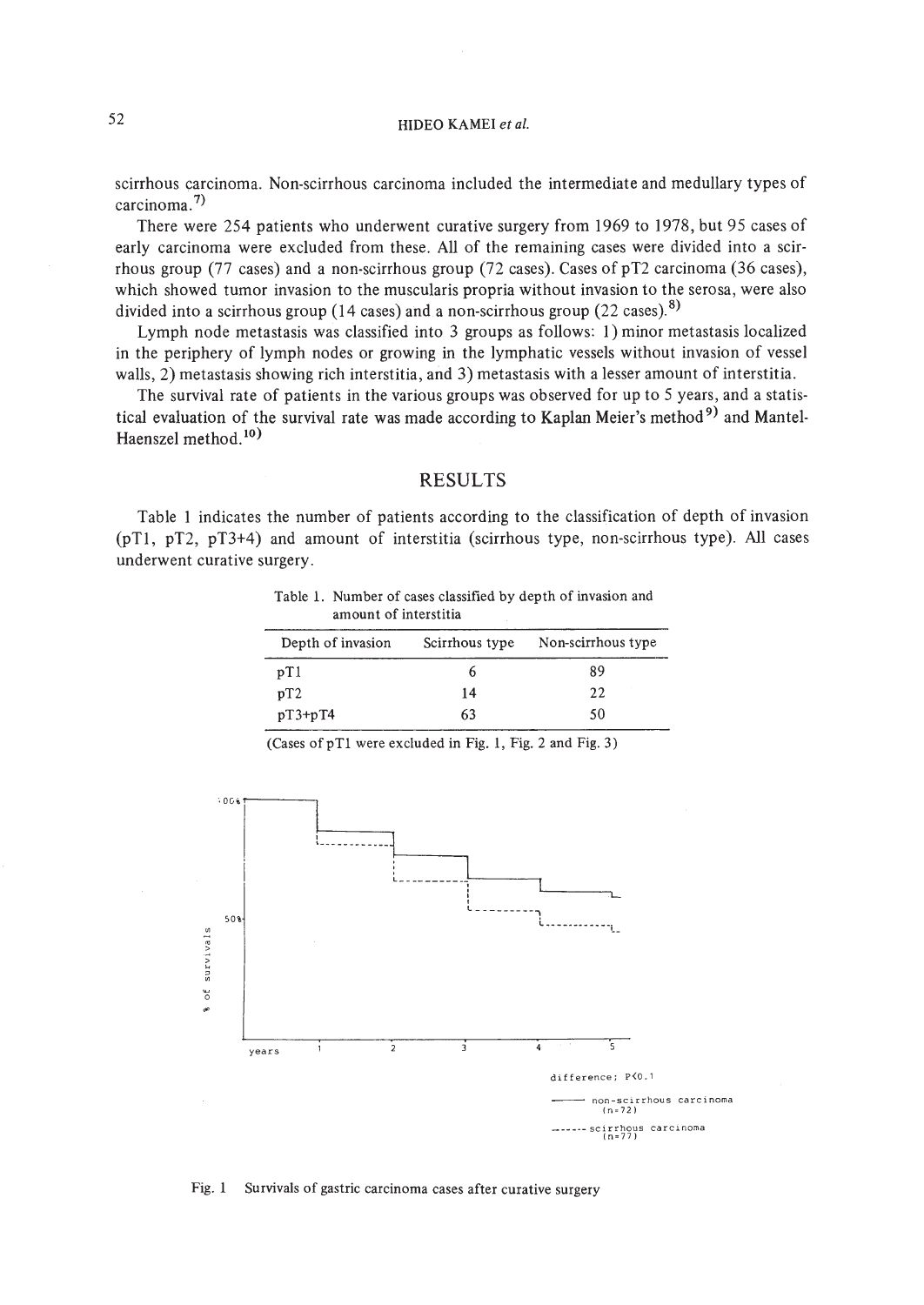Fig. I shows the comparative survival time of 72 non-scirrhous and 77 scirrhous carcinoma patients. The percent of survival for those with non-scirrhous carcinoma exceeded that for patients with scirrhous carcinoma, although not to a statistically significant degree ( $P=0.095$ ). The group of pTl cases was excluded from the comparison because scirrhous-type cases were extremely few (Table I).

Fig. 2 shows the survival rates in 36 cases of pT2. The rate of the scirrhous type  $(n=14)$  exceeded that of the non-scirrhous type to a statistically significant degree ( $P \le 0.05$ ).



Fig. 2 Survivals of pT2 carcinoma cases after surgery

The amount of interstitia was not always the same in the primary and metastatic lesions. Table 2 indicates the number of patients classified by the amount of interstitia in the primary and lymph node metastatic lesions. Percent of lymphatic metastasis in the scirrhous type was overwhelmingly higher than that in non-scirrhous type in the pT3+4 group, but was not signifi· cantly different in the pT2 group.

As shown in Fig. 3, the survival rate of type I group (minor metastasis to lymph nodes) was significantly greater than that of the other 2 groups. The survival rate of type 2 group (lymphatic metastasis with rich interstitia: n=26) was greater than that of type 3 group (lymphatic metastasis with less interstitia:  $n=28$ ), though there was no statistical significance (P $\neq$ 0.11).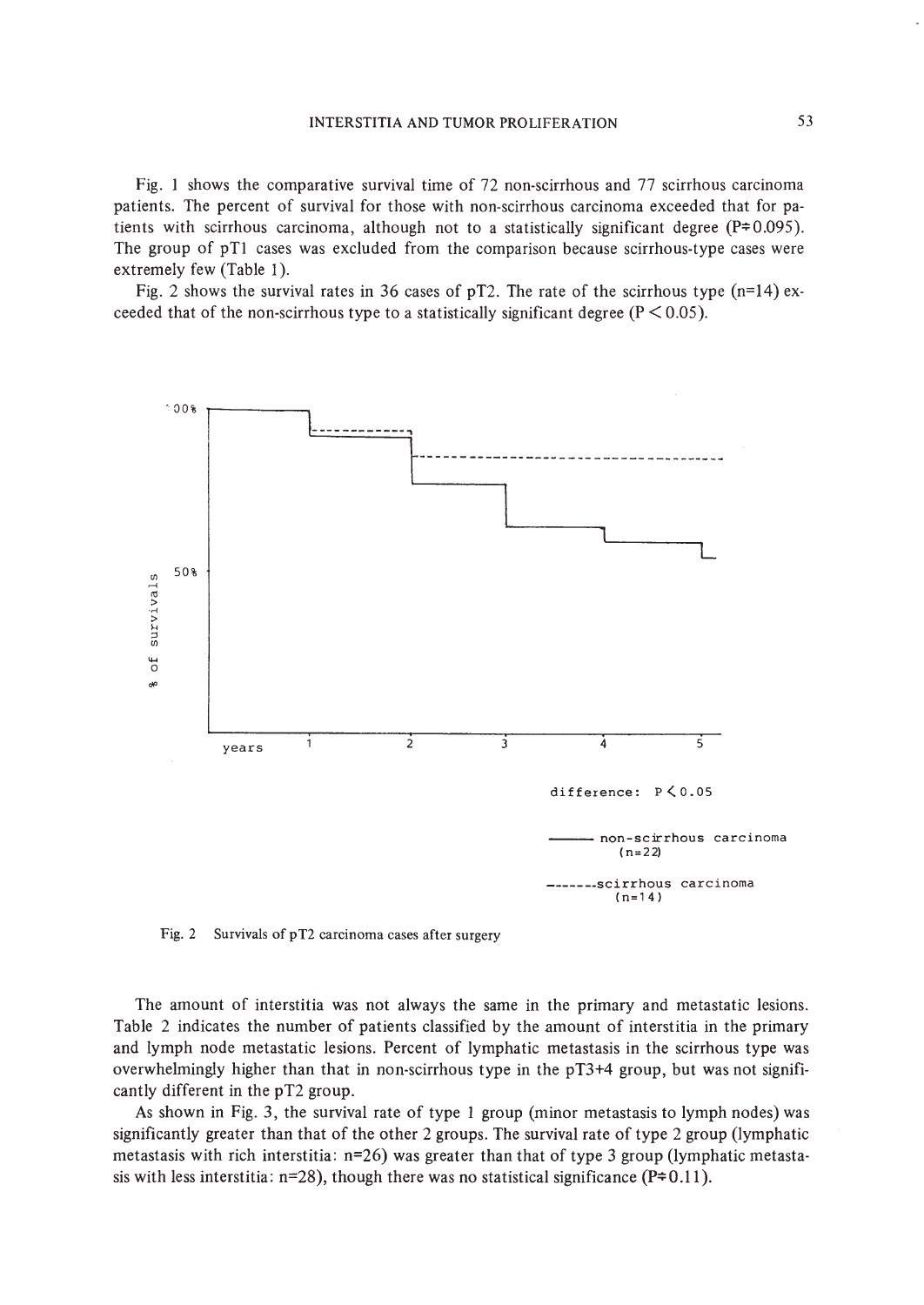| *Scirrhous type      |      |                        |    | *Non-scirrhous type |      |                     |   |        |
|----------------------|------|------------------------|----|---------------------|------|---------------------|---|--------|
| Depth of<br>invasion |      | **Type 1 Type 2 Type 3 |    |                     |      | **Type $1$ Type $2$ |   | Type 3 |
| pT1                  | (6)  | $\bf{0}$               |    |                     | (89) | 0                   | 0 |        |
| pT2                  | (14) |                        | 0  | 3.                  | (22) |                     |   | 2      |
| $pT3+pT4$            | (63) | 9                      | 18 | 14                  | (50) | 3                   |   |        |

Table 2. Number of cases classified by amount of interstitia in primary and lymph node metastatic lesions

\* primary lesion

\*\* metastasis in lymph nodes

type 1: minor metastasis

type 2: metastasis with rich interstitia

type 3: metastasis with less interstitia

( ) Number of patients with & without metastasis

(pT1 case was excluded in Fig. 3)



Fig. 3 Survivals of carcinoma cases with lymphatic metastasis after curative operation

As shown in Table 3, the poorly differentiated type was more frequently observed in the scirrhous type than in the non-scirrhous type ( $p < 0.002$ ). No well-differentiated type was observed in the scirrhous type. Poorly differentiated carcinoma and scirrhous carcinoma were frequently observed in females. The survival ratio for those with a poorly differentiated carcinoma was less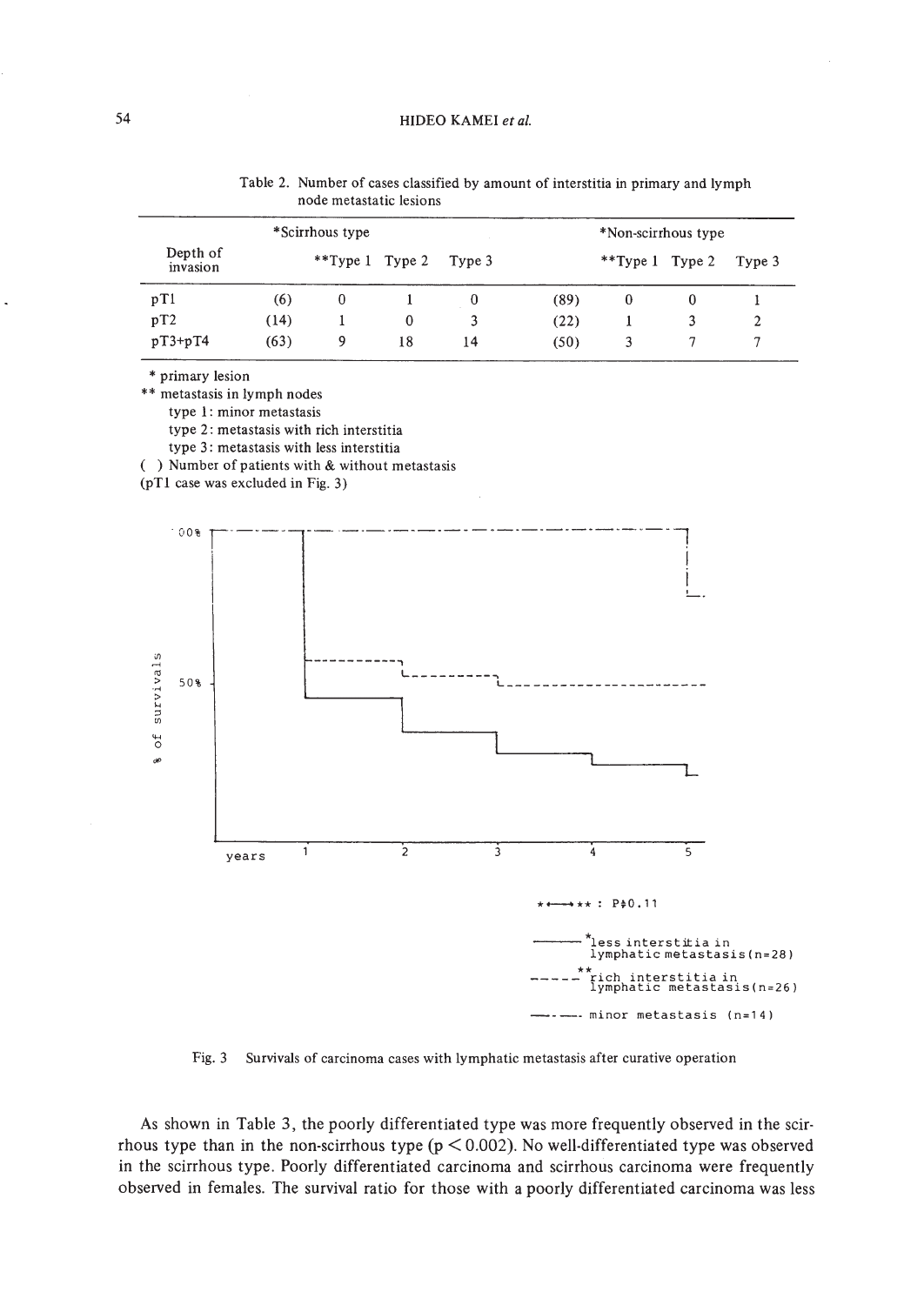than that for those patients with a more highly differentiated carcinoma, Le., the survival rate at the 5th post-operative year was 40.8% in the former group and 60.9% in the latter group ( $p=0.08$ ). **In** those with pT2 carcinoma, as shown in Table 4, the number with poorly differentiated carcinoma was the same as the number with more highly differentiated carcinoma, and the survival rate was not significantly different between these groups.

| Interstitia        | <b>Sex</b> | Poorly<br>differentiated type | Moderately or well-<br>differentiated *type | Total |
|--------------------|------------|-------------------------------|---------------------------------------------|-------|
| Scirrhous type     | male       | 21                            | 29                                          | 50    |
|                    | female     | 15                            | 12                                          | 27    |
|                    | male       | 11                            | 49                                          | 60    |
| Non-scirrhous type | female     |                               |                                             | 12    |
| Total              |            | 52                            | 97                                          | 149   |

Table 3. Number of gastric carcinoma cases which underwent curative surgery classified by sex, cell type, and amount of interstitia

\*No case of well-differentiated type was observed among cases of scirrhous type.

| Interstitia        | <b>Sex</b> | Poorly<br>differentiated type | Moderately or well-<br>differentiated type | Total |
|--------------------|------------|-------------------------------|--------------------------------------------|-------|
| Scirrhous type     | male       |                               |                                            |       |
|                    | female     |                               |                                            |       |
|                    | male       |                               |                                            | 15    |
| Non-scirrhous type | female     |                               |                                            |       |
| Total              |            | 18                            | 18                                         | 36    |

Table 4. Number of pT2 gastric carcinoma cases classified by sex, cell type, and amount of interstitia

## DISCUSSION

Prognosis of gastric carcinoma is influenced by lymphatic metastasis, cell type, peritoneal spread (P factor), infiltration of immune competent cells and other factors. Carcinoma cells invading the serosa (pT3, pT4 pTx) in the scirrhous type tend to spread widely in the stomach wall and to induce peritoneal metastasis. The pT2 carcinoma was selected for the comparison of prognosis because pT2 carcinoma may not cause direct peritoneal spread, thus avoiding the influence of P factor.<sup>8)</sup> Here it was revealed that prognosis was significantly better in those with scirrhous type. We previously reported that the connective tissue surrounding the tumor cells inhibited the proliferation of tumor cells in animal experiments<sup>11)</sup> and that the mitotic ratio of human gastric carcinoma was significantly low in cases of scirrhous type.<sup>12)</sup> These results are meaningful in considering the influence of interstitial connective tissue, although scirrhous carcinoma, as it is termed in this study, may include various types. Our study indicated that those with a poorly differentiated carcinoma had a poor prognosis. Well-differentiated carcinoma was not found in the scirrhous type, and the frequency of the poorly differentiated type in the scirrhous carcinoma exceeded that of the non-scirrhous type.<sup>7)</sup> Nevertheless, those with scirrhous carcinoma did not have a poor prognosis among the pT2 group, and those with lymph node metastasis with rich interstitia had a good prognosis as compared to those with less interstitia. These results suggest